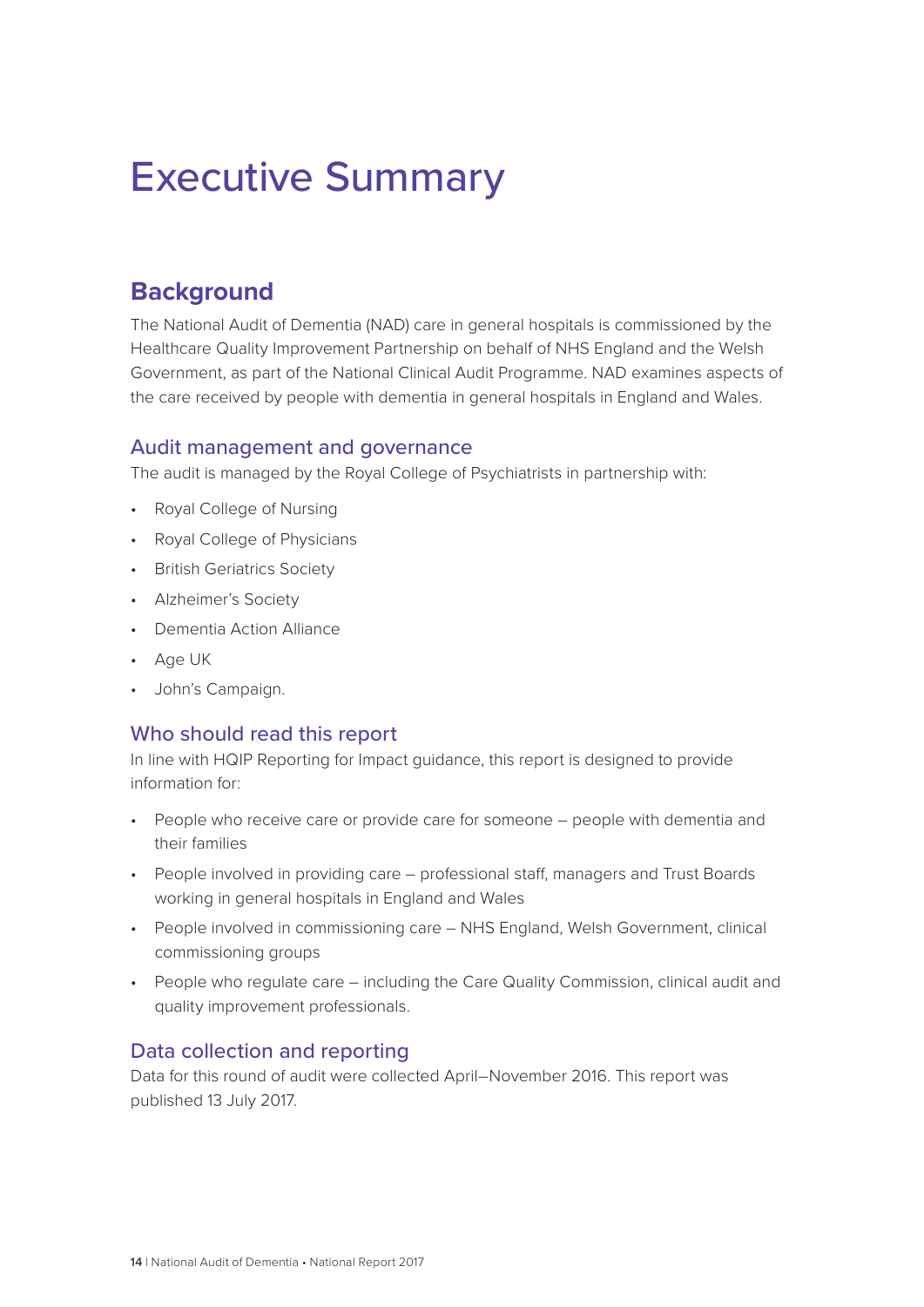# Service user and carer participation

Representatives with experience of living with dementia or caring for someone who has dementia sit on the Steering Group which advises on all aspects of the project, together with representatives from the organisations above. Development of the carer questionnaire for this round of audit was informed by the Imperial College Patient & Public Involvement panel. Carers involved in testing the questionnaire returned comment on content and format.

## Data collection and anonymity

No patient identifiable data was collected for the audit of casenotes. Staff and carer surveys were distributed with prepaid envelopes for direct return to the Project Team, or completed online. No identifying details were requested.

Carers who completed the questionnaire for this round of audit made frequent comment on the quality of care received by people with dementia (see page 38). The comments provide very useful insight and context and we present a breakdown of comments and show comment excerpts. To protect anonymity, we have not used verbatim comments.

#### Dementia in general hospitals

Dementia is the term used to describe a range of symptoms caused by diseases which damage the brain, such as Alzheimer's disease, or a series of strokes. Symptoms vary extensively but may include memory loss and difficulties with thinking, language and problem solving, and changes in mood and behaviour<sup>b</sup>.

For a person with dementia, these symptoms are severe enough to cause significant problems in daily life. Dementia is most prevalent in people over the age of 65 and the likelihood of developing dementia increases with age. People are not generally admitted to hospital for dementia. Common reasons reported by the Alzheimer's Society<sup>c</sup> previously include falls, hip fractures, stroke, urinary tract and respiratory infections. In this audit, 50% of the primary causes for admission were either falls, hip fracture or dislocation, respiratory related or urinary infections.

Admission to hospital is exceptionally difficult for people with dementia. Illness or injury, loss of familiar surroundings and routine, and a busy task centred environment can all worsen dementia symptoms and increase the risk of delirium. The Alzheimer's Society cites figures obtained from Department of Health stating that people with dementia in hospital account for around 3.2 million bed days a year<sup>d</sup>. Governments in both England and Wales have identified dementia care in hospitals as a priority for improvement. NHS England is committed to supporting the implementation of the Prime Minister's Challenge on Dementia 2020 Implementation Plan and supports the Dementia Friendly Hospitals initiative of the Dementia Action Alliance.

- b https://www.alzheimers.org.uk/info/20007/types\_of\_dementia/1/what\_is\_dementia
- c https://www.alzheimers.org.uk/download/downloads/id/2907/fix\_dementia\_care\_-\_hospitals.pdf
- d https://www.alzheimers.org.uk/download/downloads/id/2907/fix\_dementia\_care\_-\_hospitals.pdf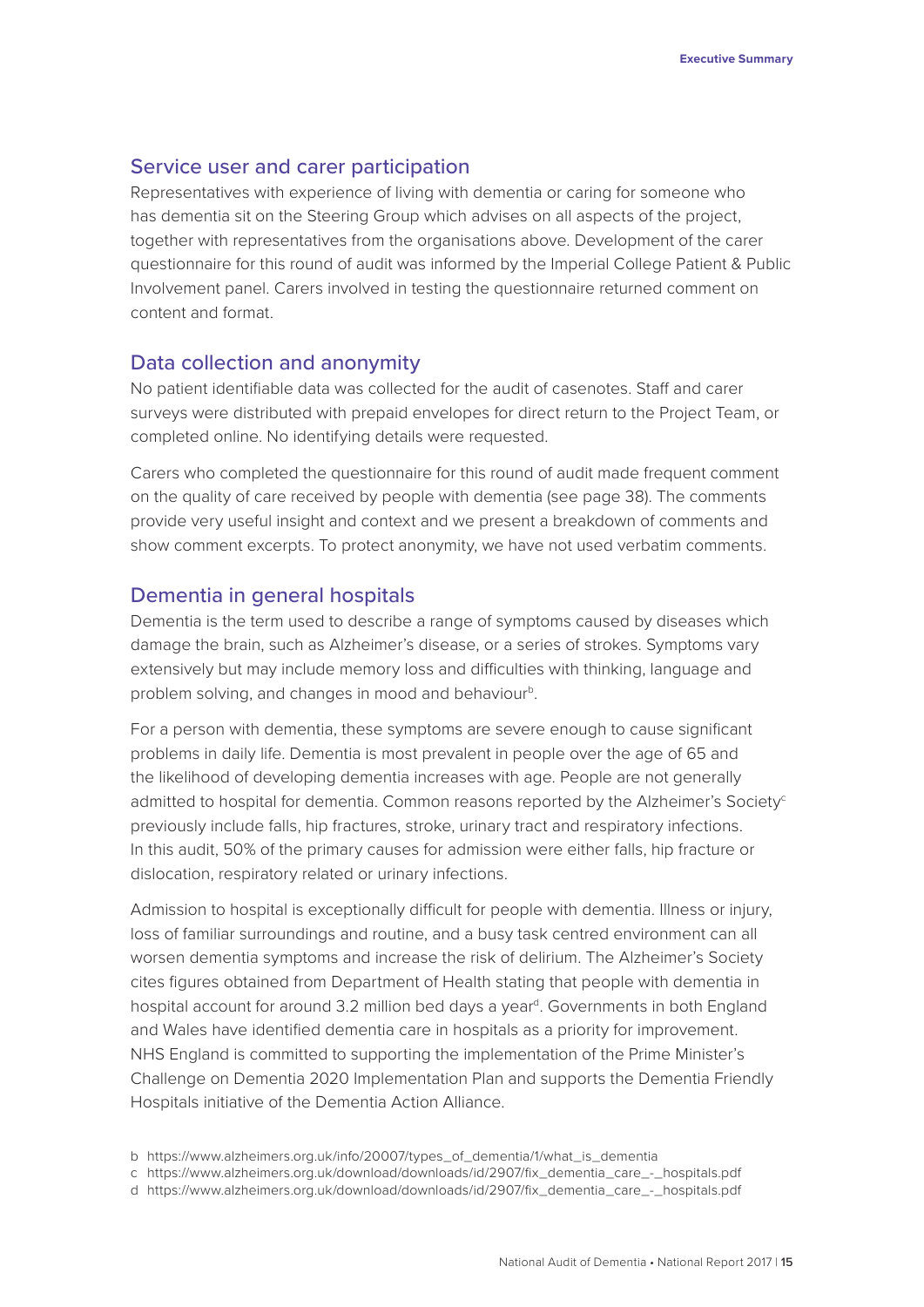Two previous rounds of this audit have taken place, reporting in 2011 and 2013. Round 2 of the audit found that some improvement had taken place in care processes such as assessment and discharge planning, and increased support for dementia in hospital from the introduction of senior clinical leads, dementia champions, and training provision. The second round report recommended collecting feedback from the carers of people with dementia and staff who provide care, to gain a better understanding of important aspects of care such as communication and understanding individual needs.

The third round of NAD collected data between April and November 2016. One hundred and ninety-nine hospitals in England and Wales took part in the audit and were asked to complete four elements<sup>e</sup>:

- A hospital level organisational checklist
- A retrospective casenote audit with a target of a minimum of 50 sets of patient notes
- A survey of carer experience of quality of care
- A staff questionnaire on providing care and support to people with dementia.

Ninety-eight percent (199/203) of hospitals eligible to participate across England and Wales submitted data for all or part of the audit. In total, the audit received 199 organisational checklists, 10047 casenote submissions, 14416 staff questionnaires and 4664 carer questionnaires.

# Overview of results

The National Audit of Dementia (care in general hospitals) measures the performance of general hospitals against criteria relating to care delivery which are known to impact upon people with dementia while in hospital. These criteria have been derived from national and professional guidance, including NICE Quality Standards and guidance, the Dementia Friendly Hospitals charter, and reports from the Alzheimer's Society, Age Concern and Royal Colleges. These have been compiled as a set of standards, which can be found on the audit website, together with their sources and the questions used for measurement in this audit.

This report contains results from data sets made up of the combined data submitted by all hospitals in England and Wales taking part in the third round of audit. Results from all four of the tools in this round are presented together.

e www.rcpsych.ac.uk/workinpsychiatry/qualityimprovement/nationalclinicalaudits/dementia/ nationalauditofdementia/thirdroundofaudit.aspx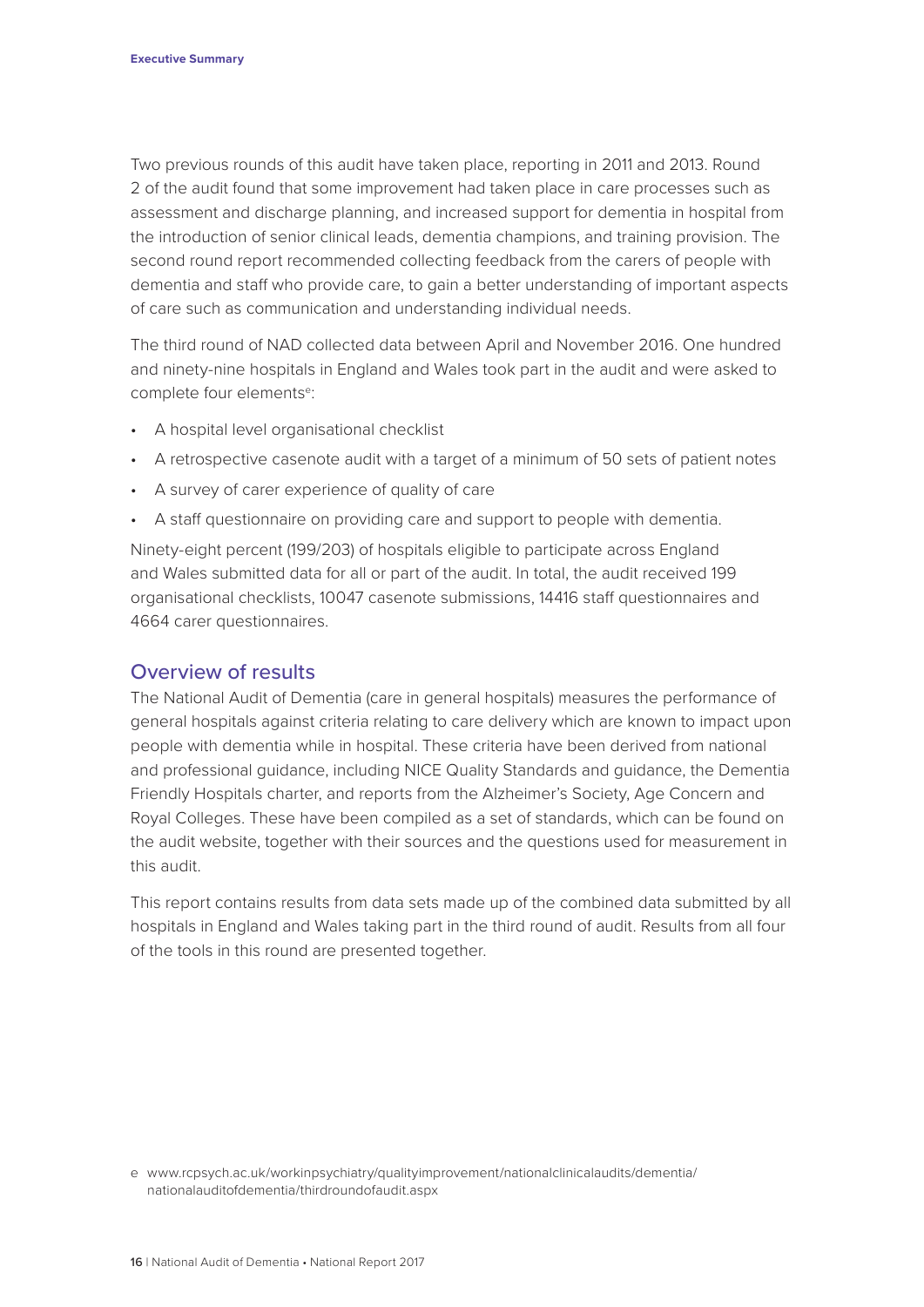# Audit themes

Audit standards are measured across each of the tools. Therefore, data submitted are presented thematically, with data from each tool presented together.

The themes are:

#### 1. **Assessment**

Data from the casenote audit. This looks at whether people with dementia admitted to hospital have received a comprehensive assessment, and how well each element of assessment is carried out.

#### 2. **Information and communication**

Data from the organisational checklist, casenote audit, staff and carer questionnaires. This looks at communication systems in use in the hospital, evidence of their use in casenotes, and presents feedback from carers and from staff about the quality of communication.

#### 3. **Staffing and training**

Data from the organisational checklist, staff questionnaire and carer questionnaire. This looks at staffing provision, the extent of training delivery in hospitals and presents feedback from staff on training quality.

#### 4. **Nutrition**

Data from the organisational checklist and staff questionnaire. This looks at whether hospitals have services that provide for the needs of people with dementia and presents feedback from staff on service quality.

#### 5. **Discharge and hospital transfer**

Data from the organisational checklist and casenote audit. This looks at the extent of planning for discharge from hospital for people with dementia and whether they and their carers are adequately informed.

#### 6. **Governance**

Data from the organisational checklist and staff questionnaire. This looks at the involvement of hospital leads and the Executive Board in leading, planning and monitoring care, review of the environment and carer engagement.

In this round, we find that hospitals have begun to implement many of the improvements needed to support the care of people with dementia, notably in training provision, ward level leadership, and the use of services which accommodate complex needs. However, feedback from carers and from staff shows that progress in many areas is yet to take place, or is inconsistent. There is still some way to go before changes are embedded.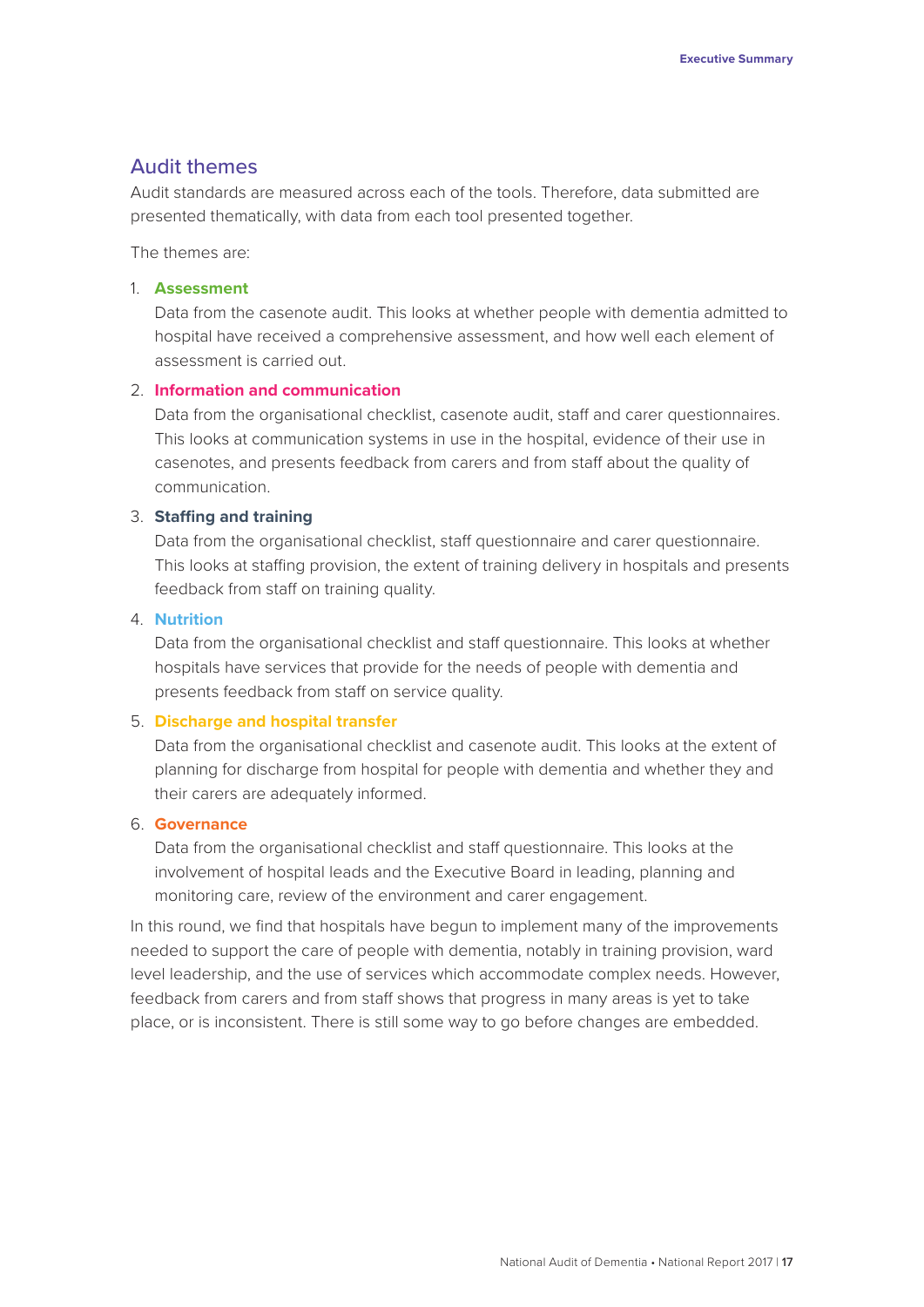# Scoring in Round 3 of audit

For the first time, we present hospital level scores. The scoring system allows easy comparison between hospitals on the different themes of the audit and a table of all scores per hospital can be found in Appendix A. There are seven scores, each relating to an audit key theme, plus the carer overall rating of care. The range of scores nationally is presented within each results chapter, where relevant.

Scores are derived from separate data sources and should be viewed independently. For example, a hospital's score for Assessment should be compared to other Assessment scores, rather than the other scores for that hospital. This is because a hospital's highest score may not reflect its area of greatest achievement, if it is a theme in which all hospitals have scored highly. The full method for the scoring is shown in Appendix B.

Not every hospital has received a complete set of scores. To receive a full set, hospitals were required to provide one complete organisational checklist, more than 19 casenotes, 20 or more staff questionnaires and 10 or more carer questionnaires. Hospitals with fewer than the required number, have not received a score for that theme.

National mean averages for each score are presented on page 22.

# **Key findings**

# Delirium recording requires improvement

In more than half of casenotes of people with dementia, there was no recording of an initial screen or check for symptoms of delirium. Inconsistency in what is recorded and communicated may affect clinical care and thereby increase a person with dementia's risk to developing delirium.

#### Personal information to support better care must be accessible

A ward spot check carried out during the audit looked for the document with key personal information about care needs and communication that should be completed for people with dementia, and found that only half of these patients had one in place. Forty percent of staff said that they could not access this information most of the time, and under half of carers said definitely, staff were well informed.

#### Services must meet the nutritional needs of people with dementia

Catering services in hospitals should be able to provide for the needs of people with dementia, who may not be able to eat full meals at regular times and need finger food meal alternatives and snacks available at any time to ensure they are nourished. Less than 75% of staff said that they could obtain finger foods or snacks between meals for these patients. Twenty-four percent of staff thought people with dementia had nutritional needs met only sometimes, or were not met.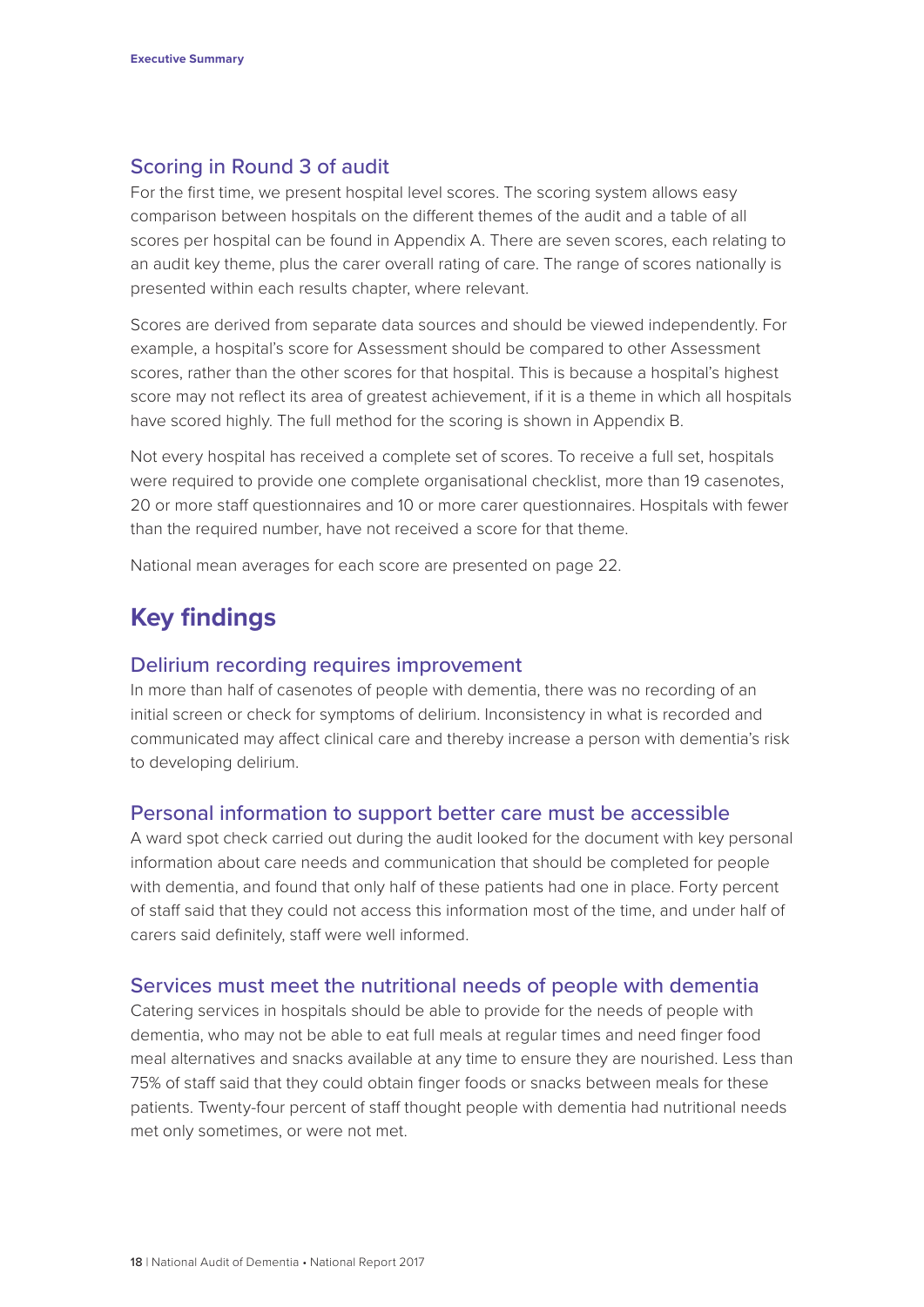# Championing dementia means supporting staff

To support staff to deliver better care, nearly all hospitals have created dementia champions at ward level. Just under 70% of carers gave a high rating to care overall. Staff said they needed more support, especially out of hours when less than a quarter of staff said they could access specialist support for dementia always or most of the time.

# Involve the person with dementia in decision making

Where a change in residence after discharge (e.g. from their own home to a care home) was proposed, just over one third of patients did not have their consent to begin this process recorded, or evidence that a best interests decision making process had taken place, in the case that they lacked capacity.

# **Key recommendations**

Below we present the key recommendations for this report, relating to the key findings above. The full list of recommendations can be found on page 87. Each theme also contains the associated recommendations.

# Delirium

#### **Medical and Nursing Directors** should:

- Ensure that hospitals have robust mechanisms in place for assessing delirium in people with dementia including:
	- At admission, a full clinical delirium assessment, whenever indicators of delirium are identified.
	- Cognitive tests administered on admission and again before discharge.
	- Delirium screening and assessment fully documented in the patients notes (regardless of the outcome).
	- Care offered in concordance with the delirium evidence-base recommendations when the assessment indicates symptoms of delirium.
	- Results recorded on the electronic discharge summary.
- Ensure staff receive training in delirium and its relationship to dementia, manifestations of pain, and behavioural and psychological symptoms of dementia.

## Personal information use

• **National Commissioners (Welsh Government, NHS England)** should propose a nationally backed monitoring programme aimed at embedding the collection, sharing and use of person centred information. This should include a clear expectation that once gathered, this information will follow the patient between providers, and this will be monitored.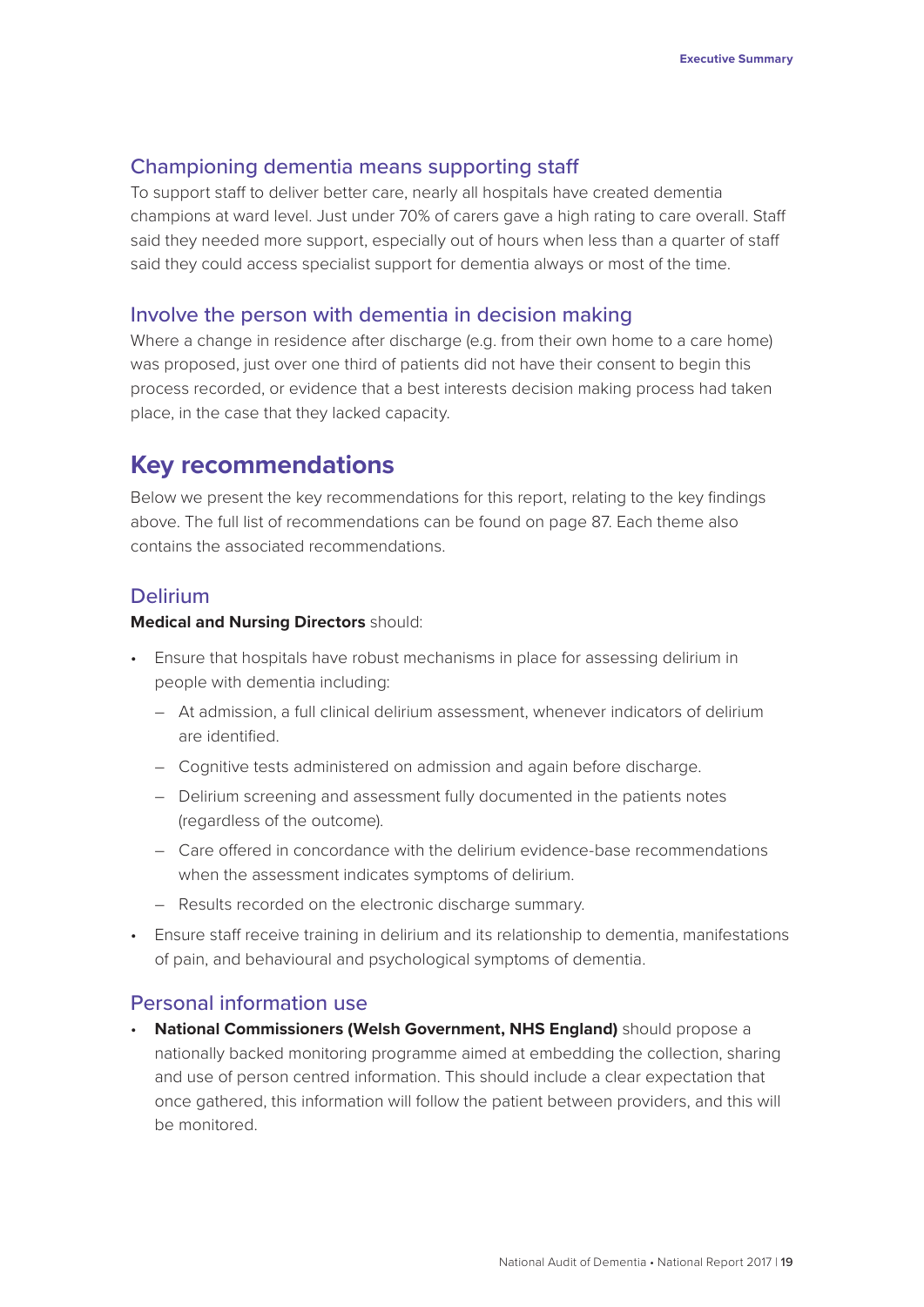• **Ward Managers** should audit implementation/use of personal information collected to improve care for patients (e.g. *This is Me* or other locally developed document). The result of the audit should be fed back to the dementia champions/dementia lead and ward staff

# **Nutrition**

- **Clinical Commissioning Groups and Health Board commissioning services** should ensure that tenders let by Trusts for new catering contracts always specify provision of finger foods for main meals and access to a range of snacks 24 hours a day.
- **Medical and Nursing Directors** should promote the attendance of key carers to support care, but ensure that this is complementary to, and not instead of, care delivered by staff. The level of input by carers, and how carers feel about the level of input they have been asked to deliver should be monitored through carer feedback, complaints and PALS enquiries. Carer satisfaction should be seen as a marker of good care. Ward managers should be supported to ensure carers supporting patients should not be asked to leave at mealtimes/stopped from helping with meals (this excludes emergency and urgent care and treatment).

# Dementia Champions

• **The Chief Executive Officer** should ensure that there is a dementia champion available to support staff 24 hours per day, 7 days per week. This could be achieved through ensuring that people in roles such as Site Nurse Practitioners and Bed Managers have expertise in dementia care.

## Decision making

**The Safequarding Lead** should ensure that staff are trained in the Mental Capacity Act, including consent, appropriate use of best interests decision making, the use of Lasting Power of Attorney and Advance Decision Making. Training should cover supportive communication with family members/carers on these topics.

# **Future rounds of audit**

It is expected at the time of writing that the audit detailed in this report will be repeated in 2018, reporting in 2019.

# **Audit activity in 2017-2018**

## Clinical Outcomes Programme Publication (COP)

The audit will be submitting data from key measures derived from the casenote audit and carer and staff questionnaires for publication as part of the COP. This programme brings together and publishes quality measures from a range of audits and helps support their inclusion via accessible platforms such as NHS Choices.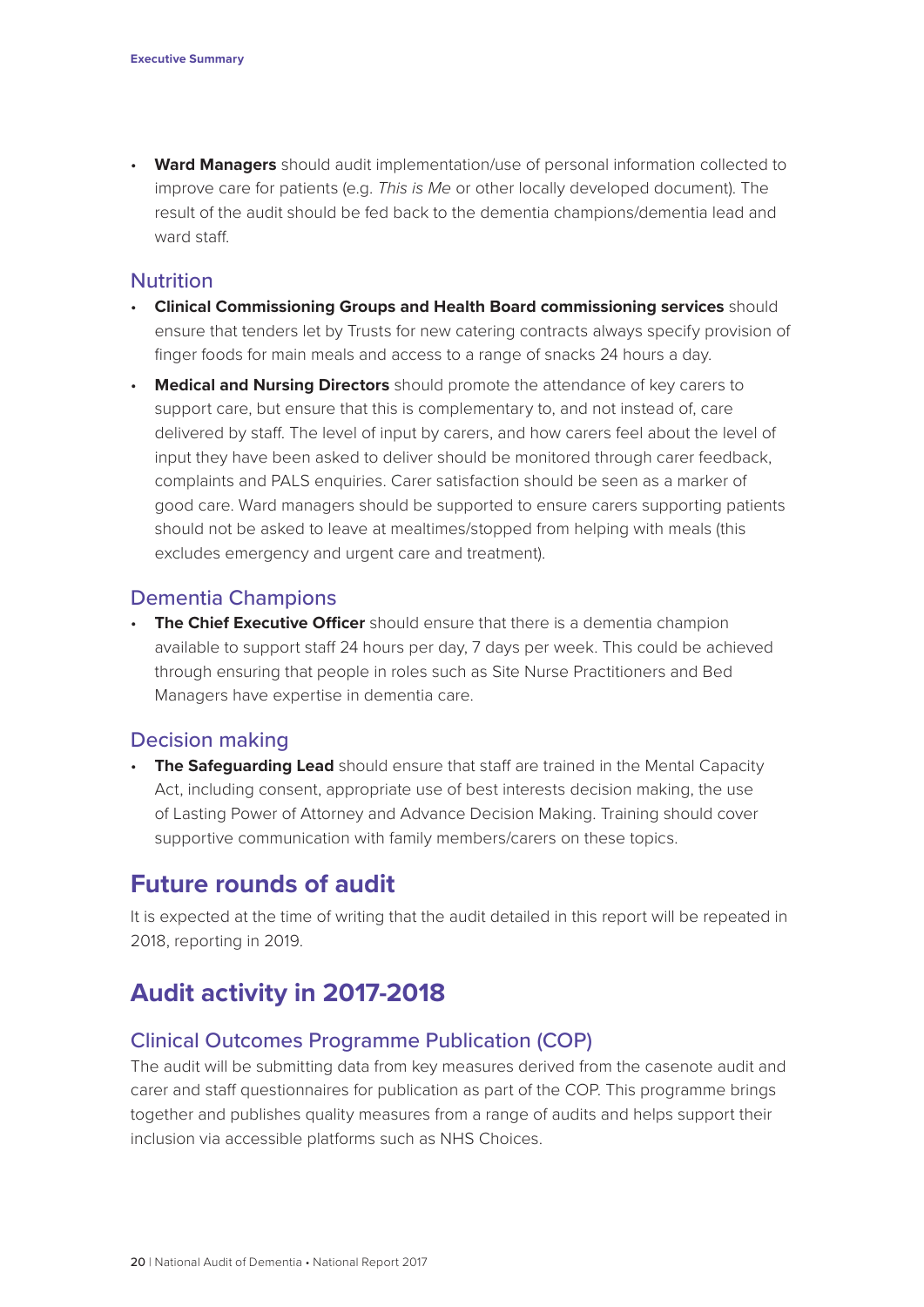# Optional casenote audit

The casenote audit tool is open until the end of July 2017, to allow hospitals who wish to build a year on year record of performance to submit further cases.

# Spotlight audit on psychotropic medication

This module will look at medication which may be prescribed for behavioural and psychological symptoms of dementia, received by patients with dementia admitted to hospital in April 2017. The module will be rolled out in August, with a closing date in October. The full report will be completed in February 2018.

# Quality Improvement Workshops

Following publication of the national and local reports, audit leads can attend one of eight quality improvement workshops taking place around England and Wales in September and October 2017.

The workshops will be led by Maureen McGeorge, who has many years' experience in the development and use of improvement programmes in healthcare. Workshops will help leads to devise practical applications to address shortfalls identified by audit.